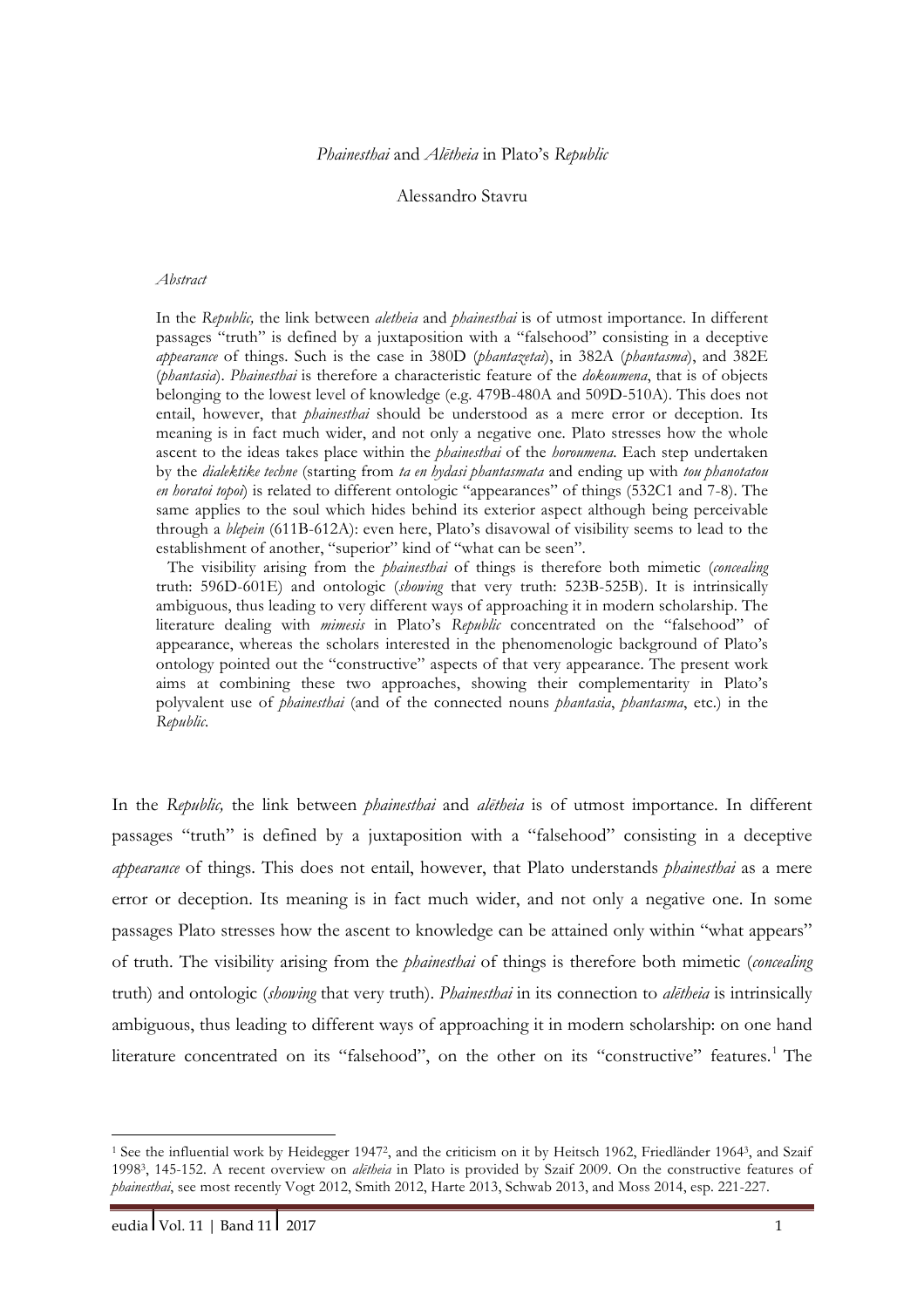present work aims at combining these two approaches, showing their complementarity in Plato's polyvalent use of *phainesthai* and the connected term *phantasma*.

In the first part of the paper I will dwell on two passages of the *Republic* featuring the deceptive aspects of *phainesthai*. In the second part, I will focus on a passage which shows how the *phainesthai* of things refers as well to something which can be approached only gradually, through its visible albeit unsteady manifestations. It will turn out that such a *phainesthai* may not be "true" from an epistemic viewpoint, but is nevertheless "true" from another viewpoint, that of a progressive unveiling of *alētheia*. In the final part of the paper, I will draw some conclusions from these different ways of understanding *phainesthai* and *alētheia*, and focus on the reciprocity linking these two notions to each other.

# 1. *Phainesthai* as deception (378a-383c and 596d-601b)

In a section of Book II dealing with the canons the poets should observe when representing myths, Plato focuses on which features the gods may display and which not (378a-383c). Gods should always be shown as what they are really like, that is good and responsible for everything beneficial; this excludes that they can be represented as evil, or quarrelling with each other. Since they are perfect, they should also be portrayed as changeless, incapable of transforming themselves, and, most important, as incapable of doing any harm to mankind. Therefore, they should not *appear* in many guises, as this would deceive people making them believe that their nature is never the same (380d).

This passage is crucial, as it shows the connection between appearance, deception, and belief. The god appearing in different shapes (*phantazesthai*: 380d2) is not a god but a sorcerer (*goēta*: 380d1). He becomes a deceiver (*apatōnta*: 380d4) once he makes people believe (*poiounta dokein*: 380d4-5) that he is not what he really is, but what he *appears to be like*, that is unsteady and multishaped. In the subsequent pages (381e-382a) we learn something more about the deceiving strategy of the gods. Socrates asks Adeimantus if the gods, though remaining identical to themselves, deceive (*exapatōntes kai goēteuontes*: 381e10) by making it seem (again *poiousin dokein*: 381e9) that they appear in different guises. Their "appearing" (*phantasma*: 382a2) can be *direct*, performed through what they do (*ergōi*: 382a2); or else it can be *indirect*, performed through what they say (*logōi*: 382a1).2 In both cases *phainesthai* conceals truth, and leads to a false belief of what gods really are.

<sup>2</sup> See as well 382e-383a, where the distinction *ergōi*-*logōi* is outlined very clearly. It seems sensible to take the *phantasma* of 382a2 with *logōi* and *ergōi*, as Adam 1905 I, 121 does (contra Waterfield 1993, Ferrari–Griffith 2000, and Vegetti 1998-2007, all of them taking *logōi* and *ergōi* with *pseudesthai*).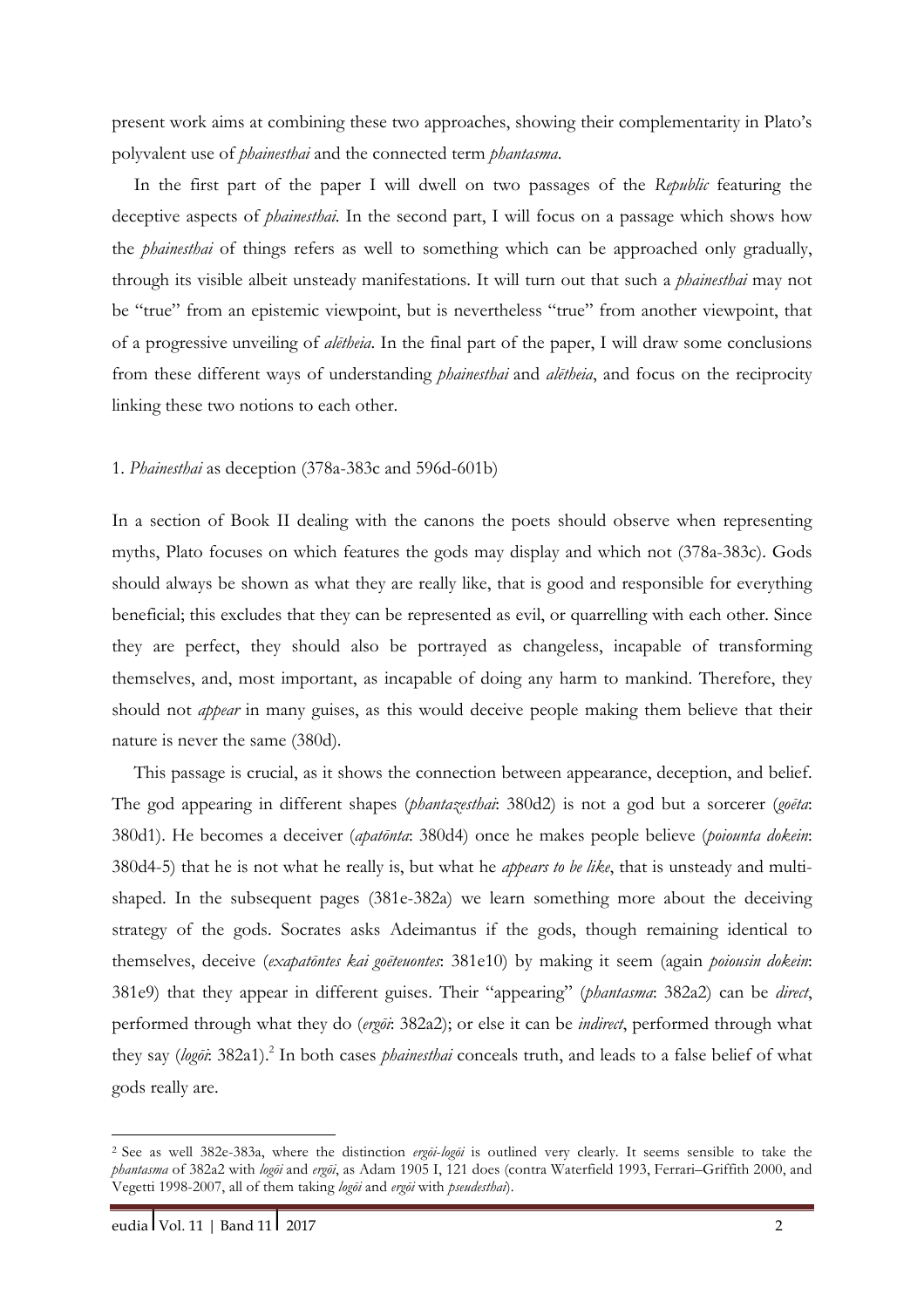It is very important to note that in these passages the concealment of truth performed by the gods is seen as a productive operation: their deception consists in producing a *dokein*<sup>3</sup> which has the scope of substituting reality with appearance. This *dokein* leads to a deception which is much more powerful than that arising from *phainesthai*, as it implies the involvement of the judicative ability of the deceived person. *Doxa* is in fact a sort of "commitment to truth", for believing something entails believing as well that what one believes is true – even if at the end of the day this belief can turn out to be wrong. In other words, *doxa* is highly deceptive because it is not at all conscious of being a *doxa*. <sup>4</sup> It takes a complex paideutic process to understand that *doxa* is only a limited kind of knowledge, which has to be abandoned in favour of a superior one, that of *epistēmē*. <sup>5</sup> And even after such a process it is far from easy to distinguish "true" or "correct" *doxa* from epistemic veracity.<sup>6</sup>

A kind of deception similar to that performed by the gods occurs at the beginning of Book X, where the making of the "mimetic" artist is defined as the reproduction of things not how they *are*, but how they *appear* (*phainomena... ou onta tēi alētheiai*: 596e4; cf. 596a10, 598a5 and b3-4). Such a reproduction is faint in comparison to truth (*amydron ti... pros alētheian*: 597a10-11; cf. 598b3-4), as well as to the objects it represents, the *phainomena*. For this reason, the works of the mimetic art *par excellence*, that is poetry, are downgraded by Plato to a third ontologic level, that of *phantasmata* (599a2).7 These *phantasmata* are deceptive *illusions* in an ambiguous sense: in spite of being appearances of appearances, pale reflections of what they stand for, $\delta$  they turn out to be so realistic that they manage to pass themselves off as what they represent.

As in the passage of Book II we saw before, the deception induced by the *phainesthai* leads also here to a *dokein* (601a-b), to a belief which is not conscious of its own epistemic limits. What we learn more about this *dokein* is that its power relies on fascination (*kelēsin*: 601b1). Such a fascination is unavoidable, since it depends on the deceptive nature (*physei*) of poetry itself, on the "colours of its music", i.e. the names and the verbs which can be seducing *irrespectively of what* 

<sup>3</sup> As Plato shows extensively at the end of Book V (476a-480a), every knowledge based on perception, that is on the *appearance* of things, leads to *doxa*, to a *belief* which is juxtaposed to the steady knowledge arising from aperceptual *epistēmē*. For a thoughtful account of the relation between *phainesthai* and *doxa*/*doxazein* in this passage see Szaif 19983, 110-124.

<sup>4</sup> See Wieland 19992, 284-285.

<sup>5</sup> On the distinction *doxa*-*epistēmē* see Cross–Woozley 1964, 166-195; Ebert 1974, 105-132; Annas 1981, 190-216; Lafrance 1981, 117-151; Horn 1997, Wieland 19992, 280-309; Fine 20002.

<sup>6</sup> See Sprute 1962, 11-14; 57-60; 92-99; Wieland 19992, 304; Szaif 19983, 144.

<sup>7</sup> I refrain from connecting the notion of *phantasma* in the *Republic* to that occurring in the *Sophist*, i.e. at 266c (as most scholars do, e.g. Adam 1905 II, 138; Sprute 1962, 48; Untersteiner 1966, 119 and Halliwell 1988, 118). The reason for this choice will become clear in the conclusion of my paper. <sup>8</sup> On this issue see extensively Halliwell 2002 and Palumbo 2008.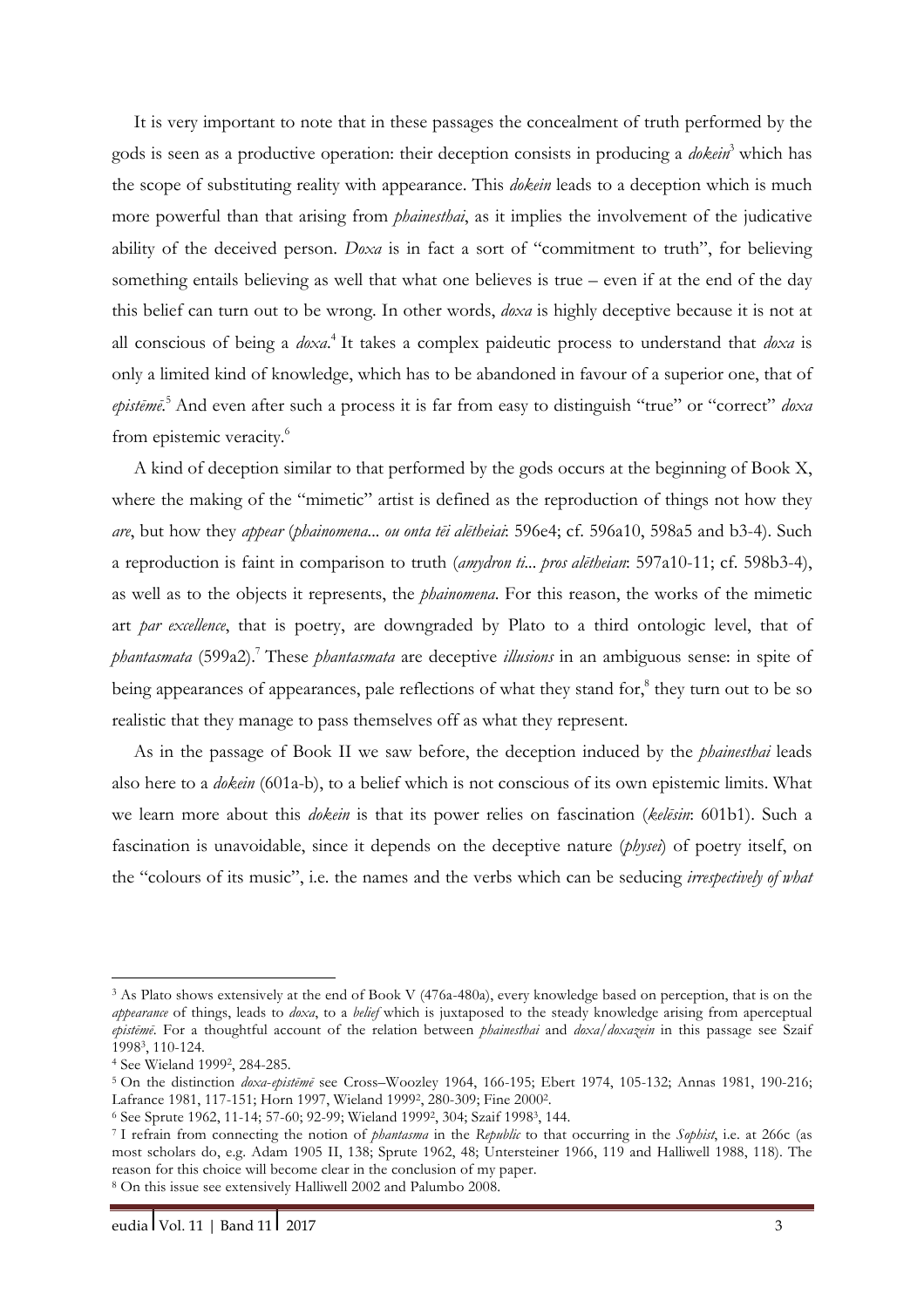*they represent*. Hence the extreme danger of this art, which can make people believe potentially anything.<sup>9</sup> And hence also the necessity to banish it from the ideal city.

This passage is very interesting, since Plato provides here a hierarchy of *mimēsis* from the viewpoint of *phainesthai*: at first place (1) we have reality, of which art can represent only the appearance; at second place (2) we have the representation of that very appearance; at third place (3) we have, in addition to that very representation, the enchantment caused by the media of poetry. The sense of this tripartition becomes clear when Socrates invites Glaucon to look how words would *appear* "once stripped of the colours of music and spoken by themselves" (601b3- 4). This specification is important, because it shows that Socrates does not reject *mimēsis* altogether, but aims at establishing a moderate kind of it, i.e. an artistic *phainesthai* free of magic enchantment (=2). In this particular case *phainesthai* has therefore a positive function, being a means able to unveil the deception of the magic devices characterizing mimetic poetry.

## 2. *Phainesthai* as the unveiling of *alētheia* (510a-532c)

This positive aspect of *phainesthai* leads us to the second part of my paper, which is devoted to *phainesthai* as a manifestation of *alētheia*. The passage I will examine is one of the most discussed of the whole *Republic*, as it stretches along the famous allegories of the line and the cave featured in Books VI and VII. Here Plato dwells extensively on the route leading from the unsteady and imperfect knowledge of the visible arising from perception to the firm knowledge of the idea of the Good, which can be grasped only through intellectual effort. As we will see, each step undertaken during this journey is linked to *phainesthai*, that is to a progressive unveiling, of *alētheia*. This graduality of *phainesthai* entails that *alētheia* can be experienced only at subsequent levels, each of them getting closer to its complete manifestation. To indicate the progressive nature of this ascending process, Plato uses both the comparative (*alēthestera*: 515d) and the superlative (*alēthestaton*: 484c9. Cf. *Phaed*. 65e) of the adjective *alēthes*: things can be "true", "truer" or "truest" depending on the amount of *aletheia* they unveil.<sup>10</sup>

The first step directing towards *alētheia* occurs at 501a, where Plato introduces the analogy of the line in order to explain the difference between the realm of what can be seen and that of what cannot be seen. Here, in the second section of the part of the line hosting the visible things, we find a term we already met before, that of *phantasmata*. These "appearances" reflect in the

<sup>9</sup> Scholars as Untersteiner (1966, 130) claim that in these passages of the *Republic* Plato is criticising Gorgias. In fact, not only the noun kelesis (601b1), but also the occurrences goetes, apatao, exapatao and goeteno sawn in the passage of Book II (380d1, 380d4, 381e10) can be found in the texts of the Sicilian sophist, thus suggesting that Plato is referring to a conception which is characteristic for Gorgian aesthetics. <sup>10</sup> See Sprute 1962, 75-77.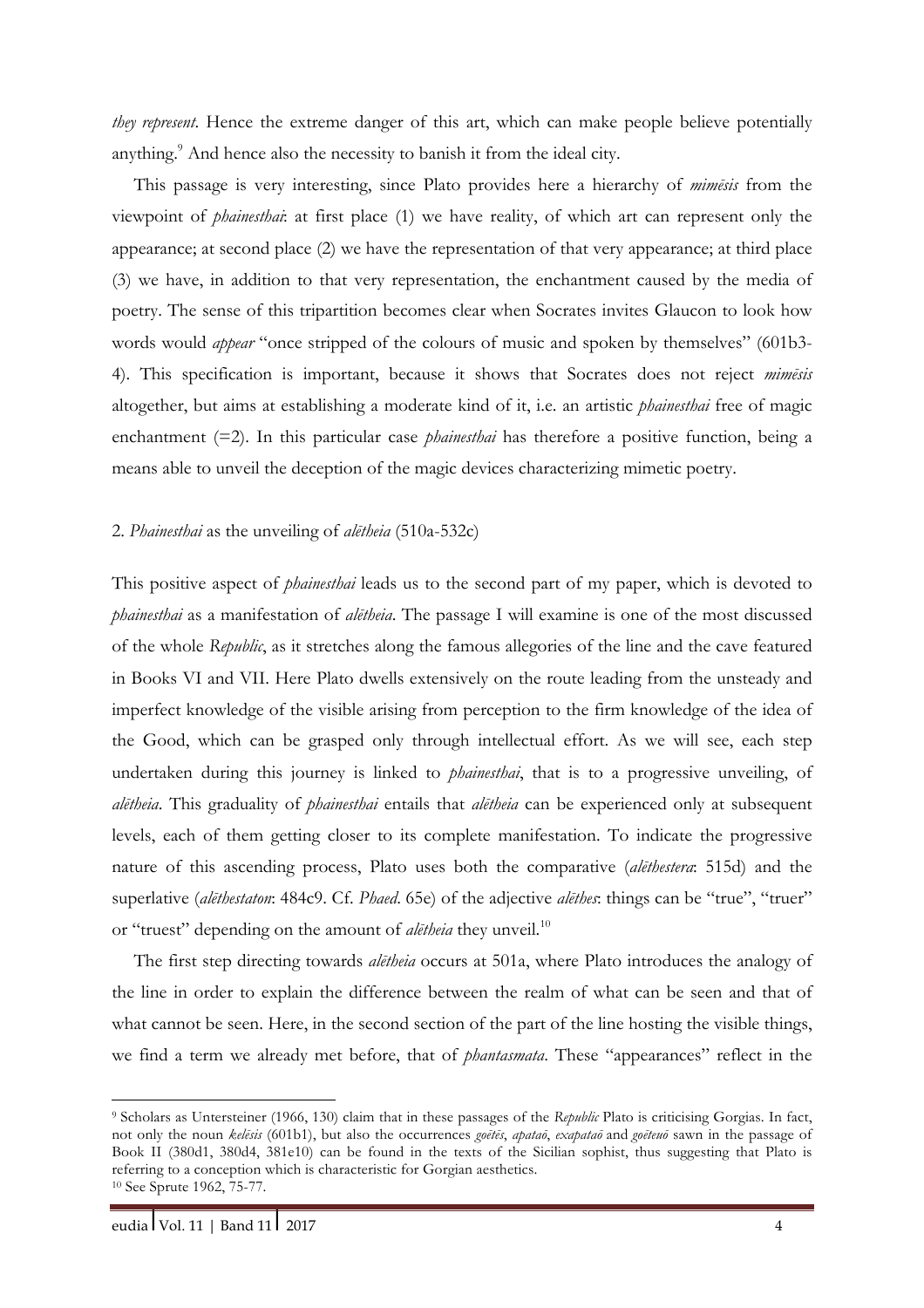water (*en hydasi*) everything which can be perceived through the eyes, and are therefore the first things telling mankind that something different from what can be seen exists. The connection between these *phantasmata* and *alētheia* becomes evident at 516b-c, where they reflect the sun (again *en hydasin*),<sup>11</sup> which is the source of every possible *aletheia*. Far from being the deceptive illusions of the passage we saw in the first part of the paper (599a2), these *phantasmata* are connected to truth in the sense that they reveal all the visible things. As Plato puts it, visibility as such owes its origin to a "place which appears through the sight" (*di' hopseōs phainomenēn hedran*: 517b2).

But *phainesthai* unveils not only what is visible. It occurs also within the realm of "what can be known and hardly seen" (*en tō gnostō... kai mogis horasthai*: 517b8-c1), where its function is to make appear what would otherwise be inaccessible, that is the idea of Good.<sup>12</sup> For on its own this idea does not show itself: it can be "seen" only thanks to *phainesthai*, which unveils it as the cause of everything good and right, of the light and the light's sovereign in the visible realm and of truth and reason in the intelligible realm. Plato defines the idea of Good as *tou ontos to phanotaton*, which means as much as "that which appears more than everything that exists" (518c9).<sup>13</sup> Here again we are faced with a superlative, which in this particular case indicates that once the maximum of appearance is reached the object appearing must be necessarily the idea of the Good. This coincidence is of utmost importance, as it entails that a full unveiling of the idea of the Good is the only possible condition for an epistemic knowledge of what is visible and what invisible, of what is an intelligent conduct in private affairs or in public business (517c).

Opposite to such knowledge is the unsteady and untrustworthy world of *doxa*. This is not "true" as the idea of Good is: it is in fact only a partial appearance of it. Still, it should not be rejected completely, as even an imperfect *phainesthai* can direct towards *alētheia*, being "the offspring of that very Good" (*ekgonos te tou agathou*: 506e3) – exactly like the fire in the cave is in a way the reflection of the sun reigning outside. The same gnoseologic function applies to the *phantasmata*: despite their deceptive character, they are "true" in the sense that they are an indispensable means for approaching *alētheia*. Not by chance Plato calls them "divine" (*theia*: 532c1), acknowledging their provenience from the sun as well as their ability "to guide the soul until it sees the best part of reality" (532c5-6).

<sup>11</sup> This *en hydasi* has a markedly propedeutic character, as is evident also in 516a and 532c1: looking at ideas "how they really are" is possible only after having been prepared to do so by looking at the "appearances" of these ideas. Such appearances are therefore a necessary means for ascending to *alētheia*, albeit being themselves only a pale (and potentially deceptive) image of that very *alētheia*.

<sup>12</sup> Socrates is very clear in stating that "the things which appear to me do appear to me as follows: in the realm of what can be known [what appears is] uttermost the idea of Good" (*ta d'oun emoi phainomena houtō phainetai, en tō gnostō teleutaia hē tou agathou idea*: 517b8-c1).

<sup>13</sup> See as well 532c7-8: *tou phanotatou en tōi sōmatoeidei te kai horatōi topōi*.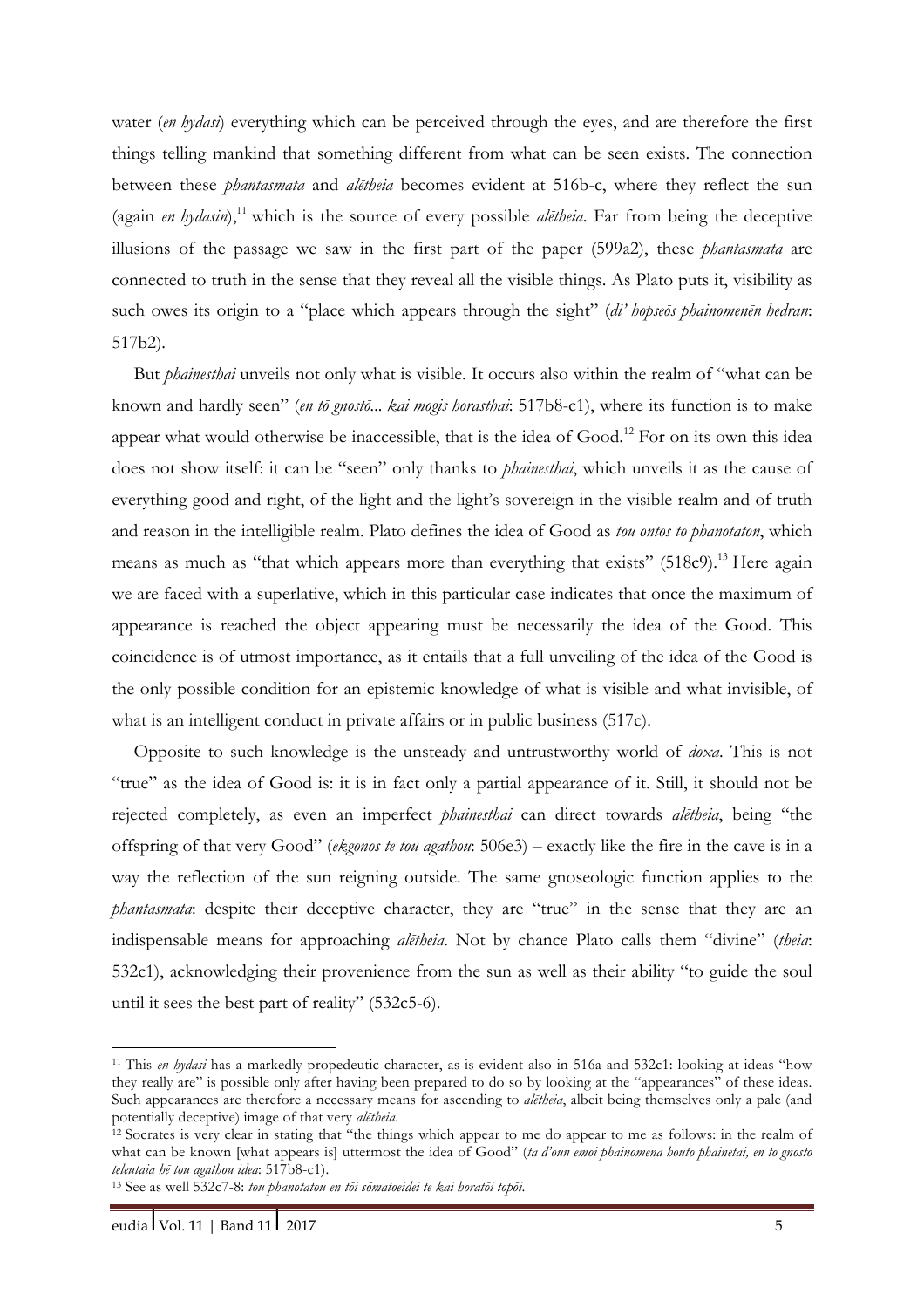### 3. Conclusion

The *phantasmata* occurring in the *Republic* are very different from those we can find in other dialogues of Plato, e.g. in the *Sophist*. In the passages we examined they certainly bear many deceptive aspects, but at the same time they refer to something different, of which they are the unveiling appearances. This entails that despite their deceptive character they are "true", being an indispensible manifestation of *alētheia*. *Phantasma* and *alētheia* are closely related to each other, as without the first the latter would not become visible at all. The process which leads to gnoseologic visibility can however not ground exclusively on the *phantasma*, as it is *alētheia* which in his turn "activates" the *phainesthai* of things by shedding light and being on them.<sup>14</sup>

Hence the reciprocity of *phainesthai* and *alētheia*. What "appears" of *alētheia* is "true" even if it is deceptive from a logical or epistemological viewpoint, as it enables to start a process of approximation to *alētheia* which may eventually lead to a complete unveiling of it. On the other hand, what "is true" in *phainesthai* "appears" despite its deceptive power: it shows itself by displaying an ambiguous *phantasma* which drives away from every-day experience and enhances the search for knowledge.

### Bibliography

| Adams 1905                    | J. Adams (ed.), The Republic of Plato, Cambridge.                                                      |
|-------------------------------|--------------------------------------------------------------------------------------------------------|
| Annas 1981                    | J. Annas, An Introduction to Plato's Republic, Oxford.                                                 |
| Cross-Woozley 1964            | R.C. Cross & A.D. Woozley, Plato's Republic. A Philosophical Commentary, London.                       |
| Ebert 1974                    | T. Ebert, Meinung und Wissen in der Philosophie Platons. Untersuchungen zum Charmides,                 |
|                               | Menon und Staat, Berlin.                                                                               |
| Ferrari-Griffith 2000         | G.R.F. Ferrari (ed.) & T. Griffith (transl.), Plato. The Republic, Cambridge.                          |
| Ferrari 2007                  | G.R.F. Ferrari (ed.), The Cambridge Companion to Plato's Republic, Cambridge MA.                       |
| Fine $20002$                  | G. Fine, Knowledge and Belief in Republic 5-7 (1990 <sup>1</sup> ), in: Id. (ed.), Plato, Oxford, 217- |
|                               | 248.                                                                                                   |
| Friedländer 1964 <sup>3</sup> | P. Friedländer, 'Aletheia', in: Id., Platon, v. I Seinswahrheit und Lebenswirklichkeit,                |
|                               | Berlin, 233-242; 419.                                                                                  |
| Halliwell 1988                | S. Halliwell (ed.), Plato: Republic 10, Warminster.                                                    |
| Halliwell 2002                | S. Halliwell, The Aesthetics of Mimesis. Ancient Texts and Modern Problems, Princeton                  |
|                               | $N$ I $-$ Oxford.                                                                                      |
| Harte 2013                    | V. Harte, Plato's Politics of Ignorance, in: V. Harte & M. Lane (eds.), Politeia in Greek and          |
|                               | Roman Philosophy, Cambridge, 139-154.                                                                  |
| Heidegger 1947 <sup>2</sup>   | M. Heidegger, Platons Lehre von der Wahrheit (1942 <sup>1</sup> ), Bern.                               |
| Heitsch 1962                  | E. Heitsch, Die nicht-philosophische aletheia, Hermes 90, 24-33.                                       |
| Horn 1997                     | C. Horn, Platons episteme-doxa-Unterscheidung und die Ideentheorie, in: O. Höffe (ed.),                |
|                               | Platon. Politeia, Berlin, 291-312.                                                                     |

<sup>14</sup> See 508d4-e3 (*hotan men ou katalampei alētheia te kai to on, eis touto apeireisētai* [sc. *psyche*]*, enoēsen te kai egnō auto kai noun echein phainetai*), on which cf. Szaif 19983, 136 n. 86.